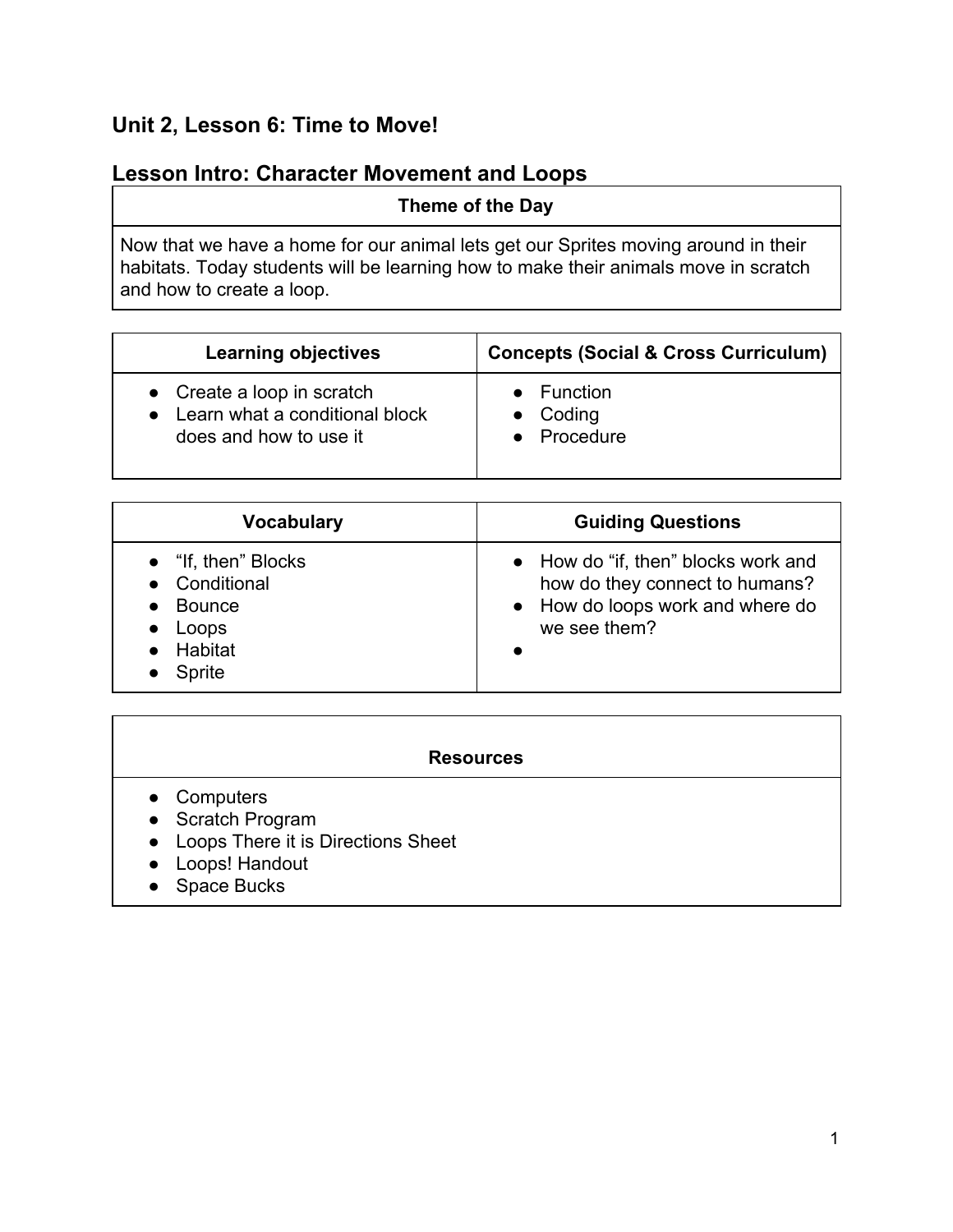## **Lesson Procedure:**

## **Camp Fire** (15 min)

**Don't Forget:** Have Loops There it is directions sheet, create space for all students in the class to spread out throughout the room. You don't need to move furniture.

**Mini-lesson:** Explain the game "Loops there it is!" In this game, students will be practicing with loops and conditionals by following the code below. Explain to students that they will be following a code just like their Sprites follow codes in Scratch.

In this code, students will be moving 10 steps forward, for as long as possible (aka "forever") unless the conditions below occur.

Students will also learn a new block/concept, a conditional. That means, IF something happens to your Sprite, or if they touch something specific, THEN the Sprite will do something else.

In this game, IF you bump into an object, THEN you have to do 10 jumping jacks and then turn around 180 degrees and walk 10 steps again until they bump into something or someone else. There is another conditional in this game for added fun. IF you bump into another person THEN you shake their hand, say "I'm sorry cowboy/ cowgirl" do 10 jumping jacks and then turn around 180 degrees and walk 10 steps again.

Practice this with students if they are unsure after watching the video. Have the Loops There it is Directions Sheet displayed in class to remind students of directions.

So when students bump into an object or person they must perform their conditional. After they have completed their jumping jacks, they should repeat the original code, which was to...simply walk 10 steps forever.

\*Please note: If students are following this game correctly they should be bumping into an object, turning 180 degrees, potentially shaking hands, saying sorry, doing 10 jumping jacks and walking back to where they started (hence the loop). Students should participate in this game for about five minutes.

After the game is over hold a discussion about how loops work (repetition) and begin to find out what students understand about conditionals and how it might apply to Scratch and coding.

Give out Space Bucks for students that are having a positive attitude and students who are doing their best.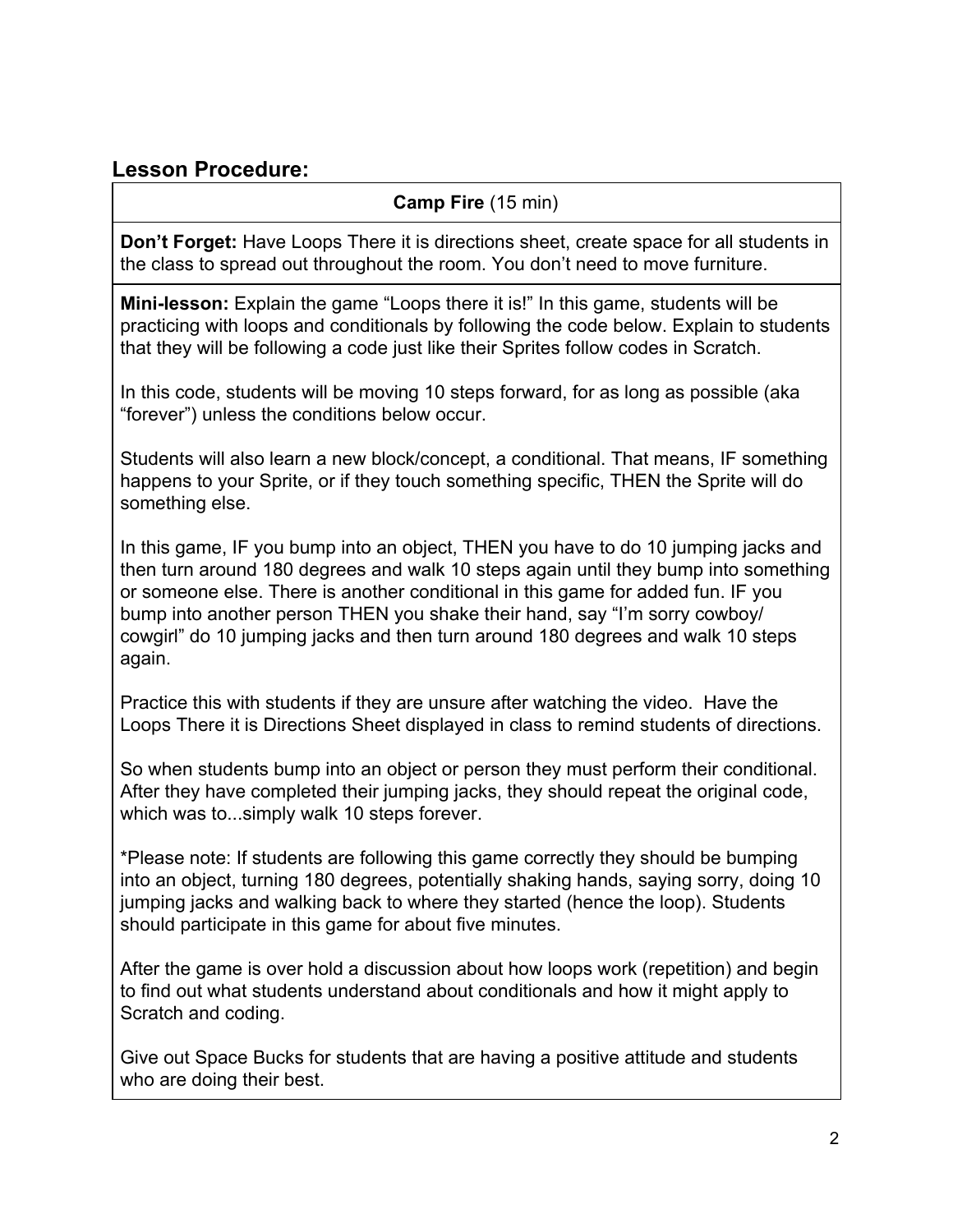## **Teacher Guided Learning** (10 min)

#### **Don't Forget: NA**

#### **Mini-lesson:**

Discuss the theme of the day. Explain to the class that they are going to be learning how to create loops for their Sprites in Scratch just like they did in Campfire. Explain to students that loops are repeating patterns like a person walking back and forth in the same way forever, or doing jumping jacks and never stopping. Explain that loops can be fast or slow but they will always repeat and do not stop.

To create a loop we are going to be learning about two new blocks in Scratch. The first block can be found at the end of the "motion" category and is called the "if on edge bounce" block. In the coding world we call this a conditional. What this block, and blocks like it basically mean, is that if something happens then something else will happen. For example, a conditional for the real world could be: if I eat 10 pizzas, then my stomach will hurt. In Campfire If we bumped into another person, THEN we had to say, "I'm sorry cowboy/cowgirl" before continuing to follow the code.

Second is the forever block. This block can be found in the control category. On the top of the block is the word "forever." Explain to students that whatever you put inside this block will go on forever as long as you attach it to an event block, start it and have the right code blocks. The forever block creates a loop for your character to repeat the code forever. Just like in Campfire when you continued walking 10 steps forever or in a loop until you bumped into something or someone.

Teachers are welcome to model/create the code Willy provides in the student-facing video and in the "Loops" handout sheet. Walk them through how he created this code/loop.

## **Partner/Team Practice** (20 min)

### **Don't Forget:**

Hand out "Loops!" handout to each student.

### **Mini-lesson:**

Instruct students to go back to the project that they created/saved in Lesson 2.4, called Animal Habitat. If students cannot find their project or if they feel like they should start over, using the resources from Lesson 2.5, have them push create and save/share/title Animal Habitat 2.

Tell students that they should follow the directions in the "Loops!" handout to create their first loop. Remind students that it is important to stay organized with regard to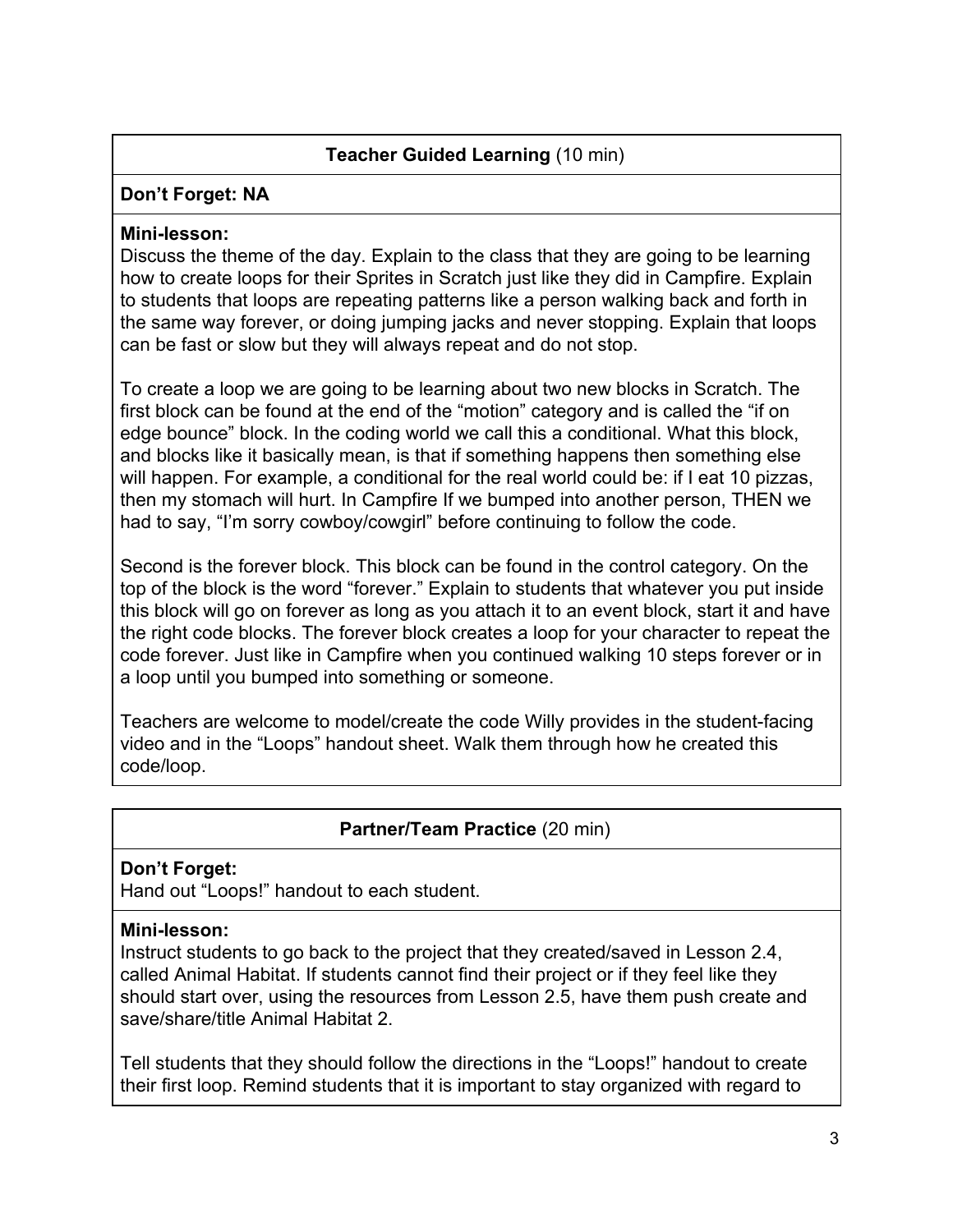placing their codes in the Scratch projects.

If there's time students should try and experiment by either creating new codes or by making their loop include more movements or changing how fast or slow the movements are happening. Make sure students save and share.

Give out Space Bucks for students who are helping others, staying positive, on task, and doing their best.

## **Reflect/Connect** (10 min)

**Don't Forget:** *NA*

#### **Mini-lesson:**

Quickly divide the class into two groups. Allow students to choose the group they feel like they belong in.

Group 1: should be made up of students who felt confident following the premade code, got their Sprites to move, got their loops to work correctly and had the conditional correctly in place.

Group 2: should be made up of students who had some difficulties with getting their Sprite to move, looping the code or adding the conditional.

Assign students in group 1 to partner with students in group 2. Group 1 will teach group 2 students how to create a loop and use a conditional. Encourage students to look at mistakes made and what they can learn from them.

If all students are in Group 1 – have students share some of their successes.

If all students are in Group 2 – review teacher-guided learning.

Give out Space Bucks for students that are helping others with Scratch and students who are doing their best.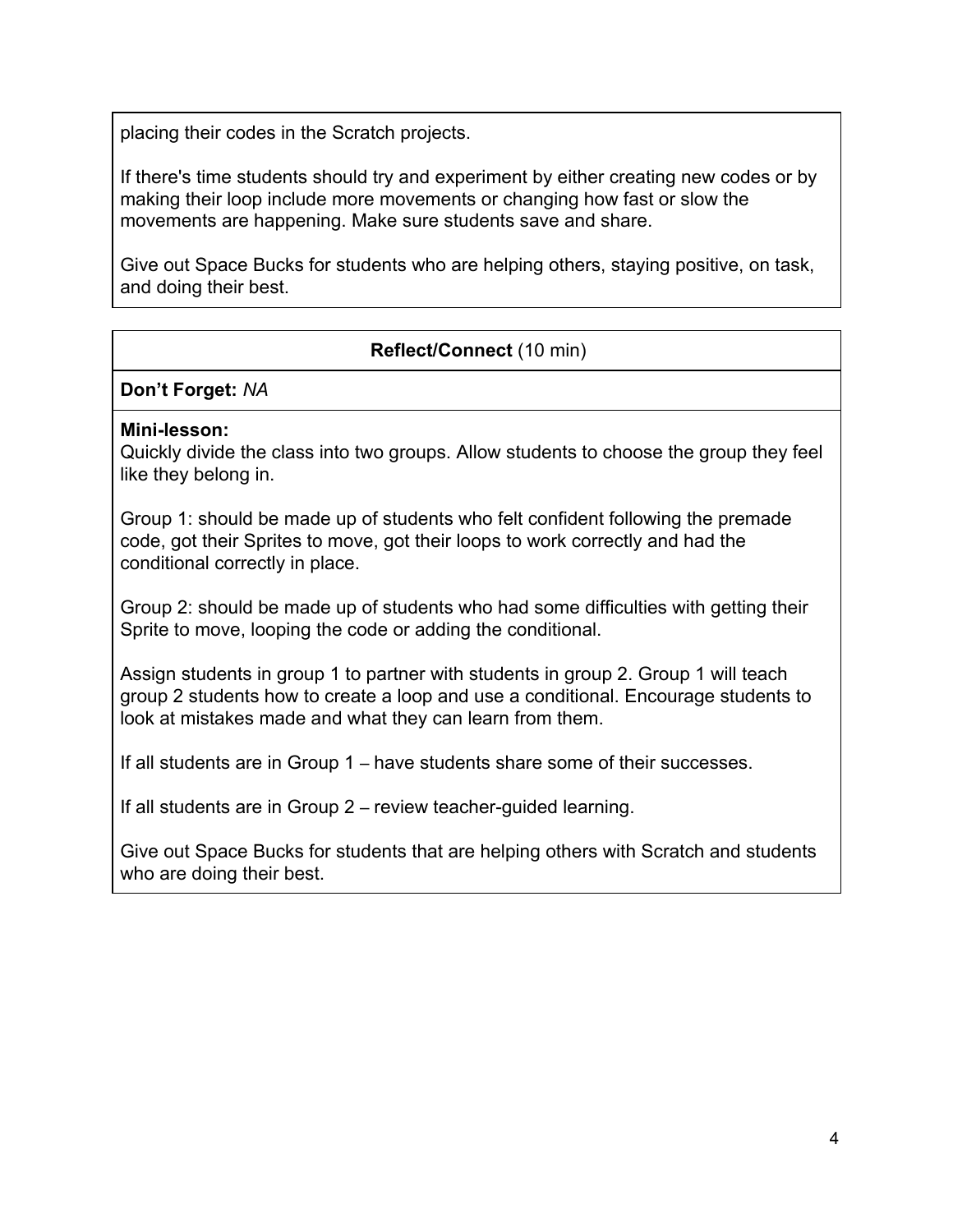## **Models:**

## **Loops There it is Directions Sheet**